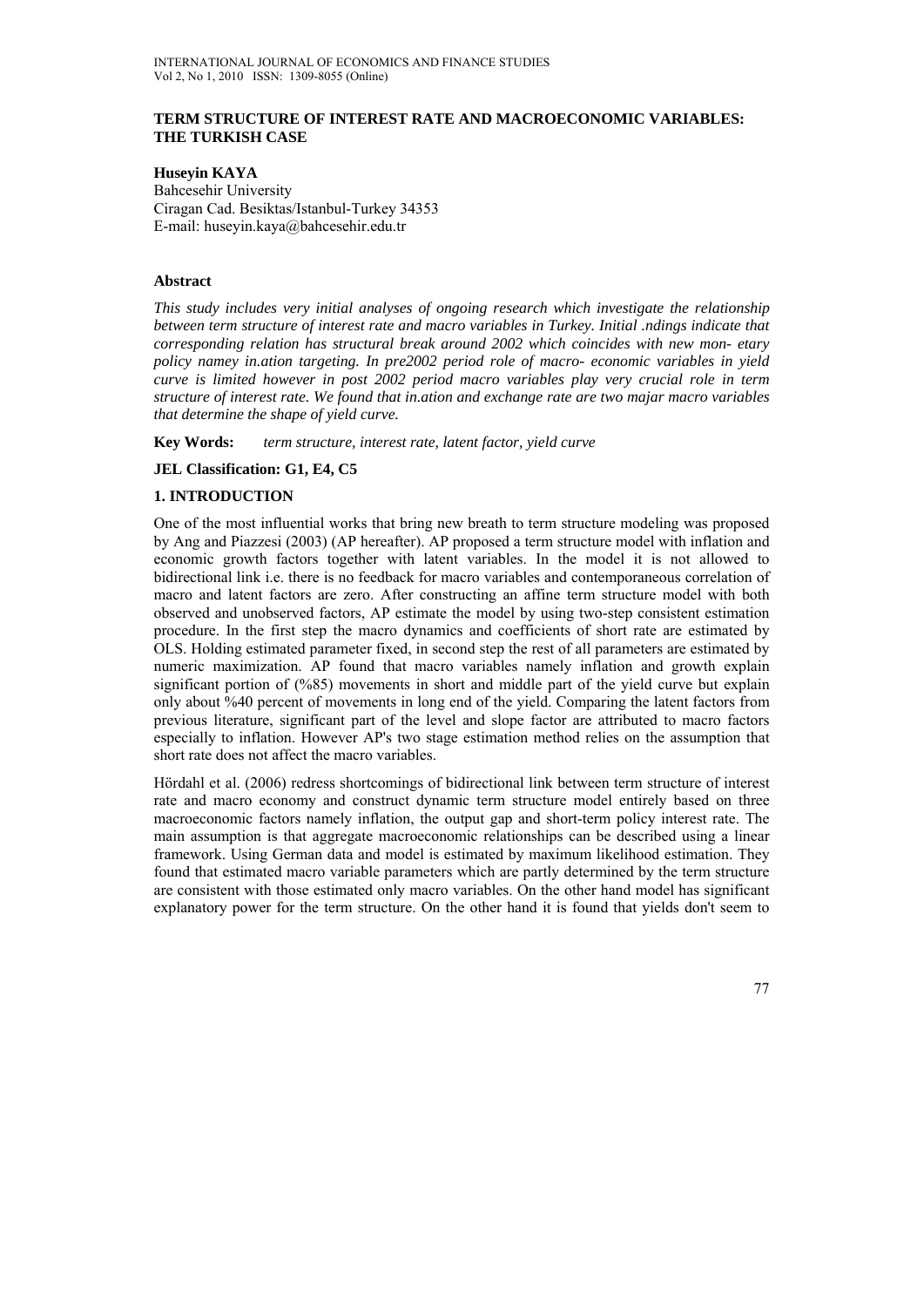provide useful additional information in forecasting macro variables however model performs very well in forecasting yield curve.

Diebold et al (2006) examine the correlations between Nelson Siegel yield factors and macroeconomic variables. The basic model framework for yield curve is a latent factor model but in dynamics fashion. Diebold et al (2006) characterize the relationship among Level (L), Slope (S) and Curvature (C) factors and the macro economy. They found strong evidence of macroeconomic effects on future yield curve and somewhat weaker evidence that yield curve effects future macroeconomic variables. It is found that market yields contain important predictive information about federal funds rate.

In addition to these studies, Redebusch and Wu (2003), Ang et al. (2006) construct joint models and they both find that there is bidirectional link between yield curve and macroeconomic variables.

This study includes very initial analyses for the relationship between term structure of interest rate and macro variables in Turkey. Following parts are including factor analysis and regression analysis. Initial findings indicate that corresponding relation has structural break around 2002 which coincides with new monetary policy namely inflation targeting date. In pre2002 period role of macroeconomic variables in yield curve is limited however in post 2002 period macro variables play very crucial role in term structure of interest rate. We found that inflation and exchange rate are two major macro variables that determine the shape of yield curve.

# **2. FIRST LOOK AT THE DATA AND INITIAL ANALYSIS**

This section provides an overview of data description, summary statistics and some simple analysis. We use monthly data covering the period 1993M1-2009M2 for 1, 2,3,4,6,9 and 12 months maturities interest rates; tr1, tr2, tr3, tr4, tr6, tr9, tr12. Interest rates data has been obtained by Riskturk Official bond market data has been collected from Istanbul Stock Exchange and spot yields are solved then by a simple interpolation scheme daily yield curve is constructed. We calculate monthly interest rates by taking monthly averages

We use numbers of macro data, including inflation, growth, capacity utilization, USD exchange rate growth, real effective exchange rate, interest rate of CBRT, change in Istanbul stock exchange rate, change in budget deficit, amount of domestic borrowing, capital account, current account balance. Macro variables are obtained from International Financial Statistics and Central Bank of Republic of Turkey.

Figure 1 plots the lowest (1 month) and highest (12 months) maturities interest rates in the study and Figure 2 plots the 1 month interest rate and one month inflation rate (calculated from CPI). Short and long rates moves very closely and both level and variation of interest rates are gradually decreasing after 2002. Decreasing characteristic of the yields seem to be very related to the level of inflation in Turkey (Figure 2).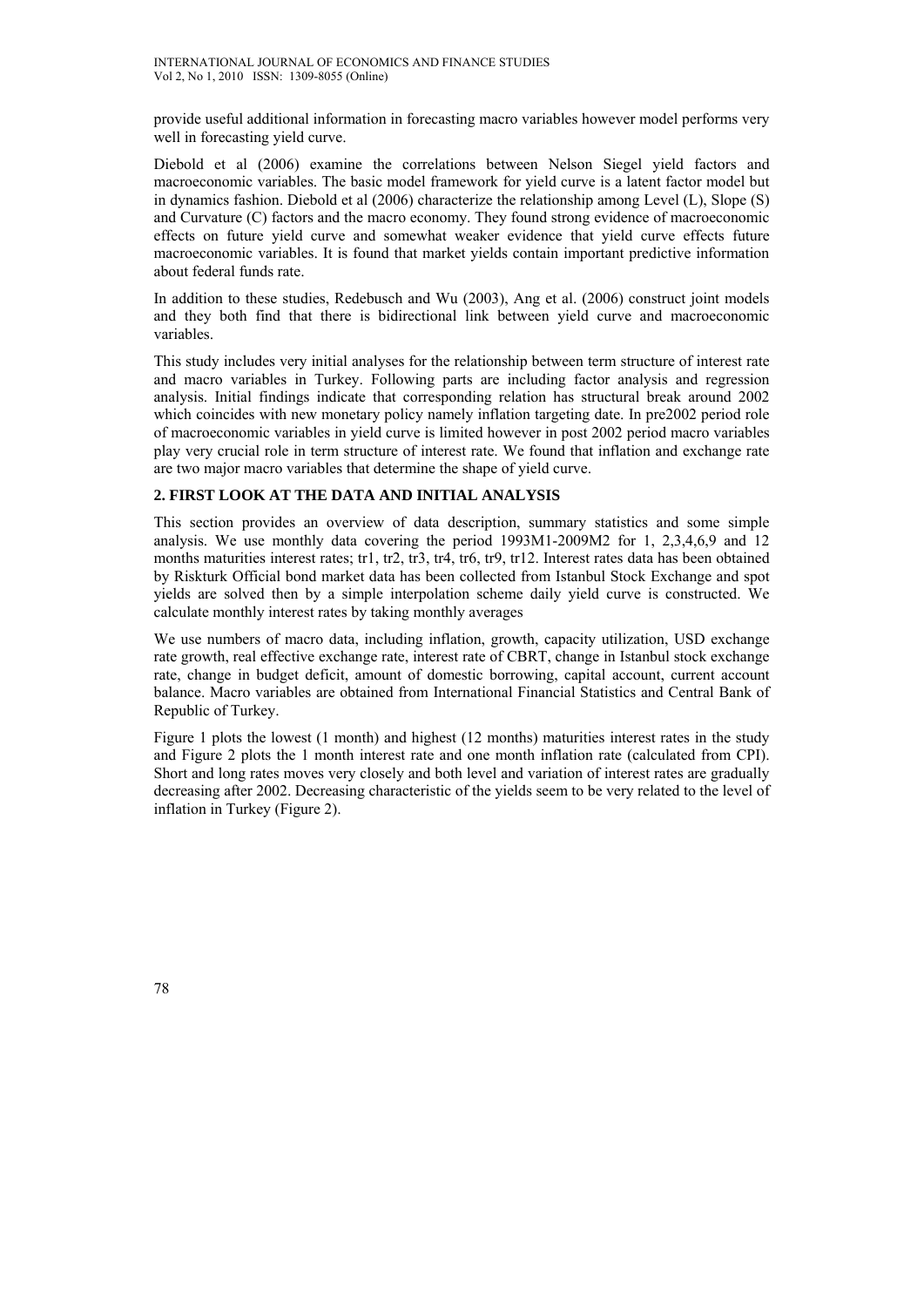





Figure 3 plots the spread between long and short rates namely twelve month and one month The yield curve usually upward sloping during the 1993-2009. In literature it is well documented that yield spreads are successfully predict the recession (Estrella and Mishkin, 1998, Inova et al. 2000, Chauvet and Potter, 2002). It is found that negatively sloped yield curve is always followed by a recession (Ang et al.2003). According to Durmus (2009), during 1993-2009 Turkey has experienced 3 recessions which are in 1994M4-1995M3, 1998M10-199911 and 2001M2-2002M2. On Figure 3 we can see that downward sloping yield curve coincides with these recession times.

As an initial analysis, we try to investigate whether the yield curve predict recession in Turkey by using a simple probit model. The model is following;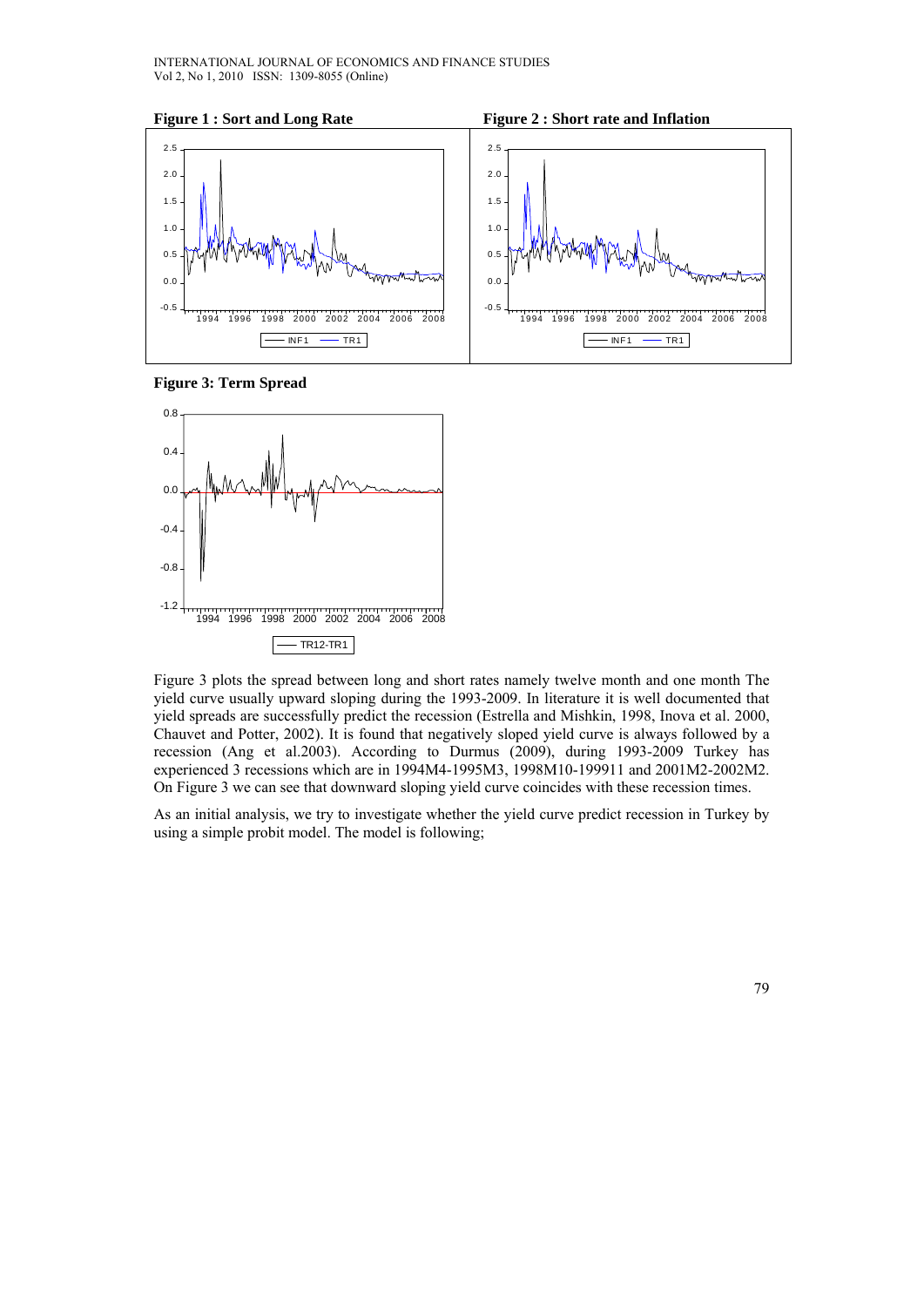$$
y_{t} = \beta' s_{t-k} + \varepsilon_{t}
$$
  

$$
R_{t} \begin{cases} 1, & \text{if } y_{t} < 0 \\ 0, & \text{if } y_{t} > 0 \end{cases}
$$

Estimated equation is

$$
P(R_t = 1) = F(\beta' s_{t-k})
$$

where *y*, represents the occurrence of recession at time t and s is the vector including constant and spread as independent variables. We use monthly  $GDP<sup>1</sup>$  growth (logGDP-logGDP-12), and capacity utilization as dependent variable. When the monthly growth is negative then in estimated equation *R*, takes values 1 and 0 otherwise. When we use constructed GDP growth as dependent variable, we cannot find any evidence that spread predict recession.

However use of capacity utilization change to determine recession time (it indicates similar recession times with Durmus (2009) shows that negatively sloped yield curve has some prediction power on recession. We find that coefficient of spread for k=3, is -1.26 and significant at 10 percent level. For any other lag structure coefficients are insignificant. These findings indicate that when spread between long and short yield turns in negative, it can be read as a signal for coming recession.

In the literature it is documented the instability of yield curve and unstable relationship between macroeconomic variables and yield curve (Stock and Watson, 2003). The main source of instability is regarded as monetary policy. In Turkey there is monetary policy shift in 2002 in which inflation targeting is started. A detail look at the interest rates and macroeconomic variables, indicates a structural change of series around 2002. This is mainly because of different type of economic and political conditions including monetary regimes<sup>2</sup>. In order to clarify this argument we employ structural break test on interest rates and macroeconomic variables. By employing Quandt-Andrews endogenous structural break test on the regression  $y=c+\epsilon$  where every series are regressed on only constant, we found level structural break around 2002 for all variables<sup>3</sup>.

In the light of these findings, we divide sample period as 1993:01- 2001:12 (pre 2002) and 2002:01-2009:01 (post 2002) to get more accurate results and see the effects of monetary policy regimes.

<sup>&</sup>lt;sup>1</sup> Monthly GDP is calculated from quarterly GDP by using qubic spline method

<sup>&</sup>lt;sup>2</sup> During 1993-2002 period Turkey experienced three financial crises and a great earthquake. During 1989-1993 CBRT mostly did not sterilize the capital inflow however in 1995-1999 period CBRT choose to sterilized inventory policy. On the other hand, over the 200-2001 period fixed exchange rate regime is used. Also in this period government was changed nine times.<br><sup>3</sup> We also apply apother andegenous structural broak test douglaned by Bei

We also apply another endogenous structural break test developed by Bai and Perron (1998,2003) and find very similar break dates.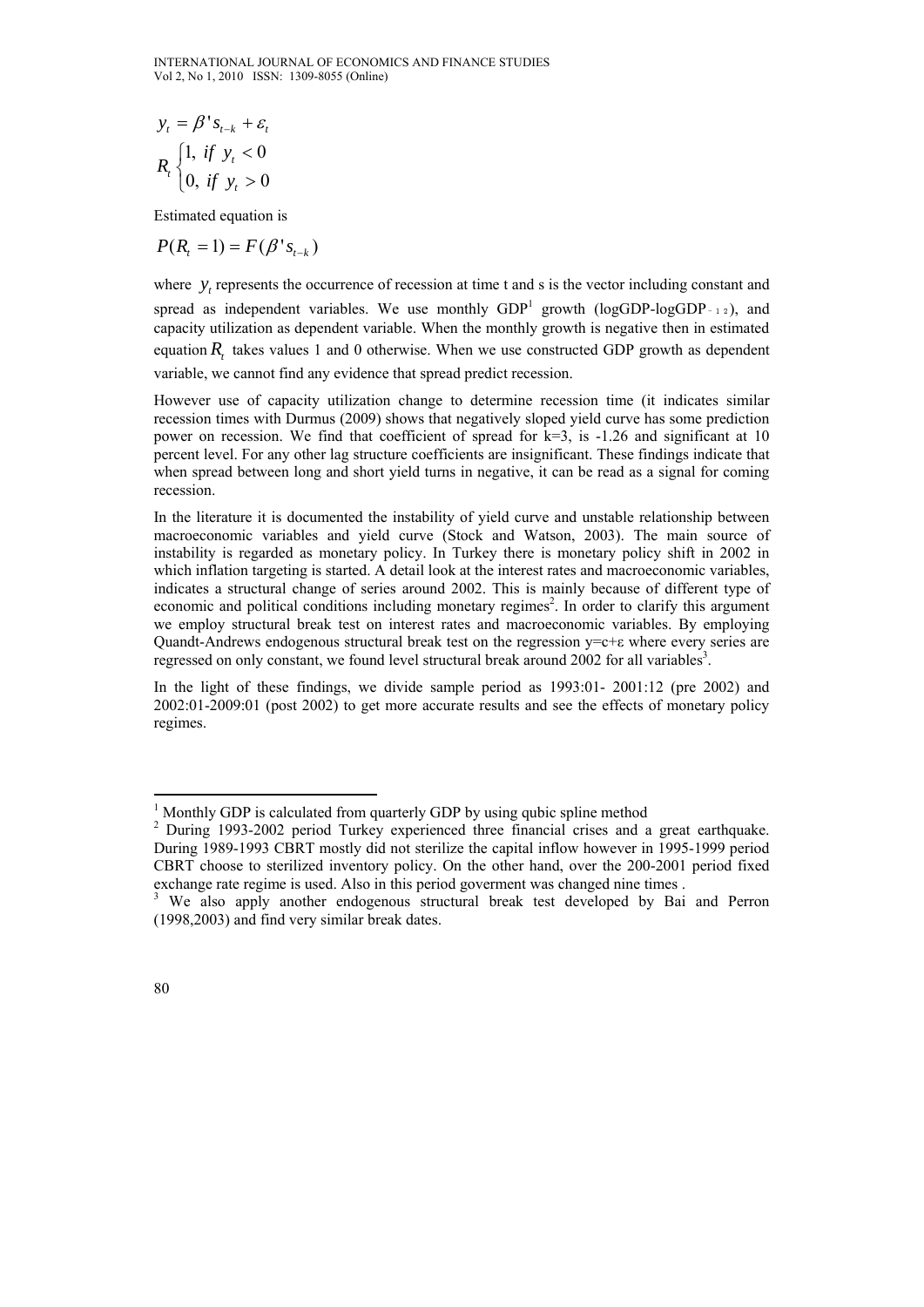| Variable | Endogenous break date | Variable | Endogenous break date |
|----------|-----------------------|----------|-----------------------|
| tr1      | 2002M4                | tr12     | 1999M12               |
| tr2      | 2002M3                | inf      | 2003M2                |
| tr3      | 2002M3                | growth   | 2003M6                |
| tr4      | 2002M11               | usdgr    | 2002M4                |
| tr6      | 2002M11               | cugr     | 2003M1                |
| tr9      | 1999M12               |          |                       |

#### **Table 1: Break Test**

### **3. FACTOR ANALYSIS**

One common way of analyzing yield curve is factor model approach which enables to express a large set of variables as a function of small set of unobserved factor. Dai and Singletoon (2000) show that yield curve can be very well expressed by three factors.

Among practioner Nelson and Siegel (1997) representation of yield curve is very popular. Nelson and Siegel representation is:

$$
y(\tau) = \beta_{1t} + \beta_{2t} \left( \frac{1 - e^{-\lambda_{1}\tau}}{\lambda_{1}\tau} \right) + \beta_{3t} \left( \frac{1 - e^{-\lambda_{1}\tau}}{\lambda_{1}\tau} - e^{-\lambda_{1}\tau} \right)
$$

where  $\beta_1$ ,  $\beta_2$ ,  $\beta_3$  and  $\lambda$  are parameters,  $y(\tau)$  is yield with maturity  $\tau$ . Nelson-Siegel yield curve is derived from a constant plus Laugerre function, which is a popular mathematical approximating function, type forward rate curve.

Diebold and Li (2006) describe that this model is a dynamic latent three-factor model in which  $\beta_1$ ,  $\beta_2$ , and  $\beta_3$  time varying level, slope and curvature.

Diebold and Li (2006) shows that Nelson-Siegel yield curve representation is a dynamic latent three-factor model in which  $\beta_{1t}$ ,  $\beta_{2t}$  and  $\beta_{3t}$  time varying level, slope and curvature factors. Parameter  $\lambda$  governs the exponential decay rate. Small values of  $\lambda$  produces slow decay and large values of λ produces fast decay and small and large value better fits the curve at the short and at the long respectively. Additionally  $\lambda$  determine at where  $\beta_{3t}$  reaches its maximum. Loadings on  $\beta_{1t}$  is 1 which means that it does not decay to zero in the limit and hence can be regarded as long term factor. The loadings on  $\beta_{2t}$  starts at 1 but quickly and monotonically decay to zero so it can be interpreted as short term factor. On the other hand loadings on  $\beta_{3}$  starts at zero, increases and then decays to zero: Thus it can be viewed as medium term factor. Following literature, these factors also may be interpreted in terms of level, slope and curvature factors respectively (Diebold and Li, 2006).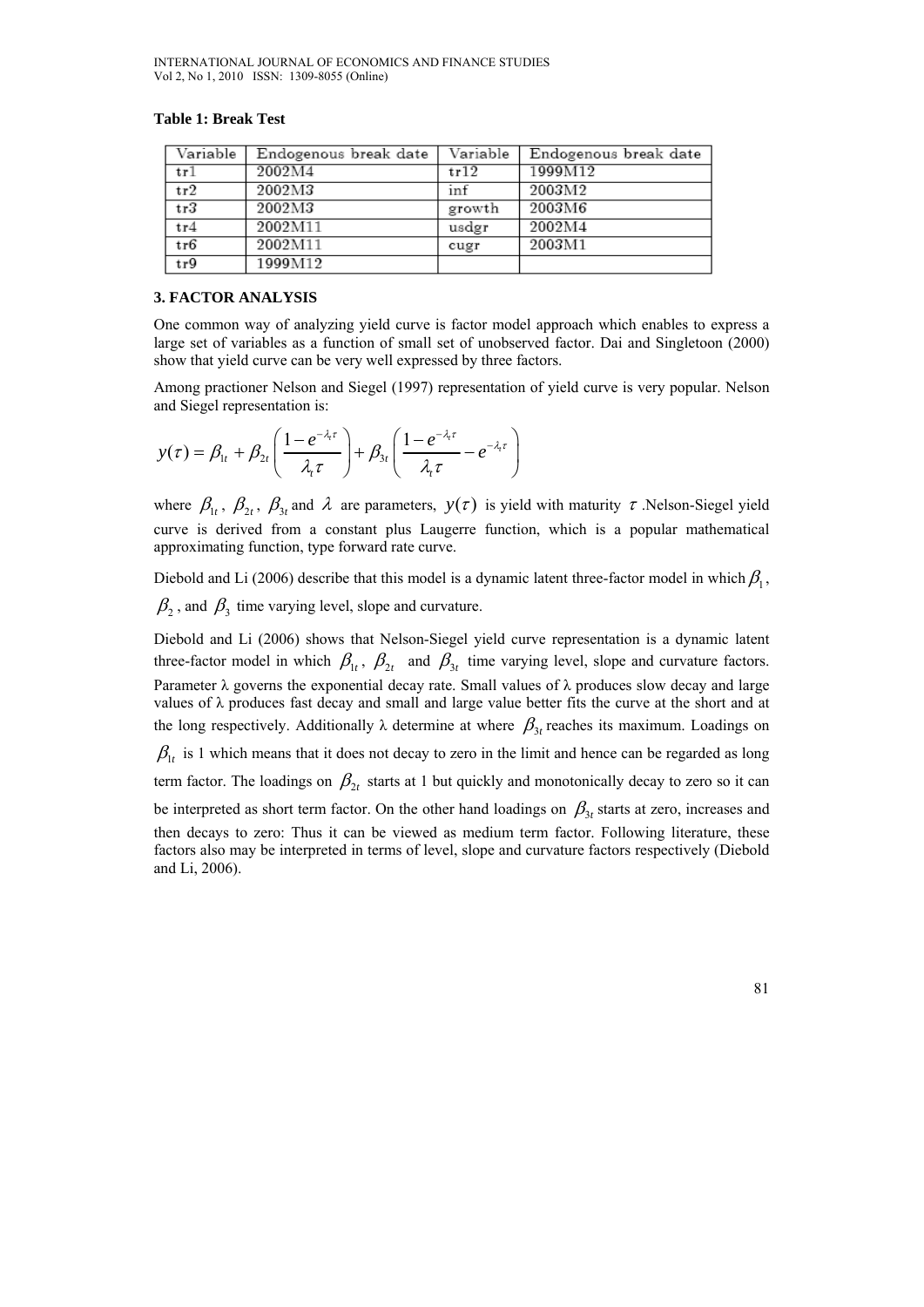#### **Figure 4: Factor Loadings**



Figure 4 plots the factor loadings. We can easily show that an increase in  $\beta_{1}$  increases entire yield curve equally hence change the level of yield curve.  $\beta_{2t}$  closely related to yield curve slope which is defined as long minus short rate (usually ten years minus three months yield). It is defined the yield curve slope as y( $\infty$ )-y(0) which exactly equal to -  $\beta_{2t}$ . Short rates loads on  $\beta_{2t}$ is much more, an increase in  $\beta_{2t}$  increases short yield more than long yields. Lastly  $\beta_{1}$ {3t} is closely related to curvature because an increase in  $\beta_{3t}$  increases medium term very much but short and long yield very small (Diebold and Lee,2006).

One way of estimating parameters of  $\theta = {\beta_1, \beta_2, \beta_3, \lambda_1}$  is use of nonlinear least squares for each month. Employing nonlinear least square produces numbers of challenging numerical optimizations and ready to stuck in local maximums. Instead of doing this, we can estimate parameter by ordinary least square if we can fix the  $\lambda$ . How can one find a fixed value for  $\lambda$ ? We can find an appropriate value for  $\lambda$ , if we consider that  $\lambda$  determines the maturity at which curvature factor namely  $\beta_{3t}$  reach its maximum. In the literature two or three years are commonly used in that regard. However in our study longest maturity is 12 months. By taking the maturity scale into consideration three or four month can be properly used, and we use the average of these and picked the 3.5 months. We found that value that maximizes the loadings on  $\beta_{3}$  at maturity 3.5 (i.e.  $\tau$ =3.5) months is 0.4483. Using  $\tau$ =3.5 and  $\lambda$ =0.4483 we estimate  $\beta_{1t}$ ,  $\beta_{2t}$  and  $\beta_{3t}$  by employing least squares.

In literature, level, slope and curvature factors have empirical counterparts. As level factor is the most persistent one, long rate is regarded as empirical level factor, in our study it is  $y(12)$ . Empirical slope factor was defined above, in here it corresponds to  $y(1)-y(12)$ . Empirical curvature factor is usually defined as  $2y(24)-y(120)-y(3)$ . However in this study highest maturity is 12 and by taking scale into consideration, we define empirical curvature factor as  $[y(3)+y(4)]-y(12)-y(3)$ .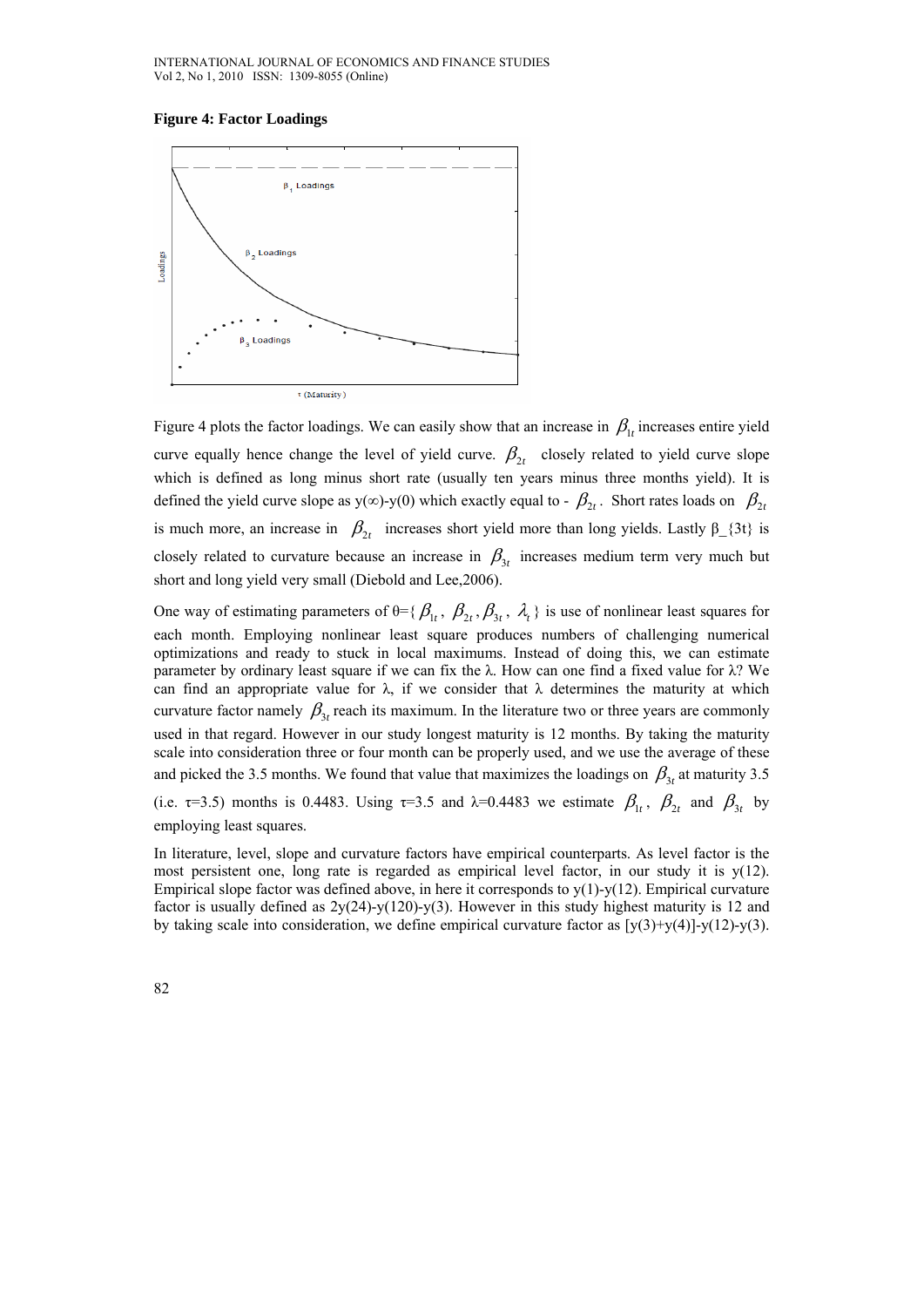In pre 2002 period, correlation between  $\beta_{1t}$ ,  $\beta_{2t}$ ,  $\beta_{3t}$ , and their empirical counterparts are 0.82, 0.96 and 0.99. In post 2002 period correlations are 0.99, 0.99 and 0.97 respectively. In both period, estimated factors and their empirical counterparts are highly correlated, and correlation is increasing in post 2002 period..Figure plots the factors and empirical counterparts during whole period.

|                               | Pre 2002 |         |          | Post 2002 |         |          |
|-------------------------------|----------|---------|----------|-----------|---------|----------|
|                               | Mean     | Std Dev | ADF      | Mean      | Std Dev | ADF      |
| $\beta_{1t}$                  | 0.65     | 0.24    | $-3.68*$ | 0.26      | 0.14    | $-1.93$  |
| $\scriptstyle{{\cal B}_{2t}}$ | $-0.02$  | 0.25    | $-4.02*$ | $-0.06$   | 0.06    | $-3.98*$ |
| $\beta_{3t}$                  | 0.23     | 0.65    | $-8.36*$ | $-0.002$  | 0.06    | $-6.17*$ |

**Table 2: Descriptive Statistics and Unit Root Test** 

\* indicates significant at 0.05 level

# **4. ROLE OF MACROECONOMIC VARIABLES**

What about role of macroeconomic variables in this picture? By now we can analyze the relation between macro variables and estimated latent factors to get clues about the role of macroeconomic variables in yield curve dynamics. Table 2 documented the descriptive statatistics and Augmented Dickey Fuller unit root test results for factors. Only for  $\beta_{1t}$  in post 2002 period null of unit root cannot be rejected.

 **Table 3: Correlations (Pre 2002)** 

|                 |         | $-0.19$ | $-0.56$ |
|-----------------|---------|---------|---------|
| $\mathcal{I}t$  | $-0.19$ |         | $-0.05$ |
| <sup>)</sup> st | $-0.56$ | $-0.05$ |         |
| Growth          | 0.29    | $-0.11$ | 0.01    |
| Inflation       | 0.35    | $-0.29$ | 0.00    |
| USD Growth      | 0.40    |         | $-0.05$ |

In pre 2002 period,  $\beta_{1t}$  has the highest correlation with  $\beta_{3t}$ . From Fisher equation one can expect a link between the level of the yield curve and inflation expectations hence 0.35 correlation between  $\beta_{1t}$  and inflation is consistent with this. Including Diebold et.al. (2006), Hordahl et al (2006), and Rudebusch and Wu (2003), in macro finance literature this relation is common theme. However correlation between usd dollar growth and level of yield curve is a bit higher than correlation of inflation. Previous studies show that exchange rate has important role in risk premium, price level and monetary policy (Diboğlu and Kibritçioğlu, 2004) in Turkey. This link is not documented before in corresponding literature and indicates that exchange rate should not be rule out in yield curve studies in an emerging market like Turkey.

As we documented before  $-\beta_{2t}$  is highly correlated with slope of yield curve y(12)-y(1). In literature it is well documented that slope of yield curve is a good predictor of future economic growth. Correlation between  $\beta_{2t}$  and growth shows that there is no expected link. but correlation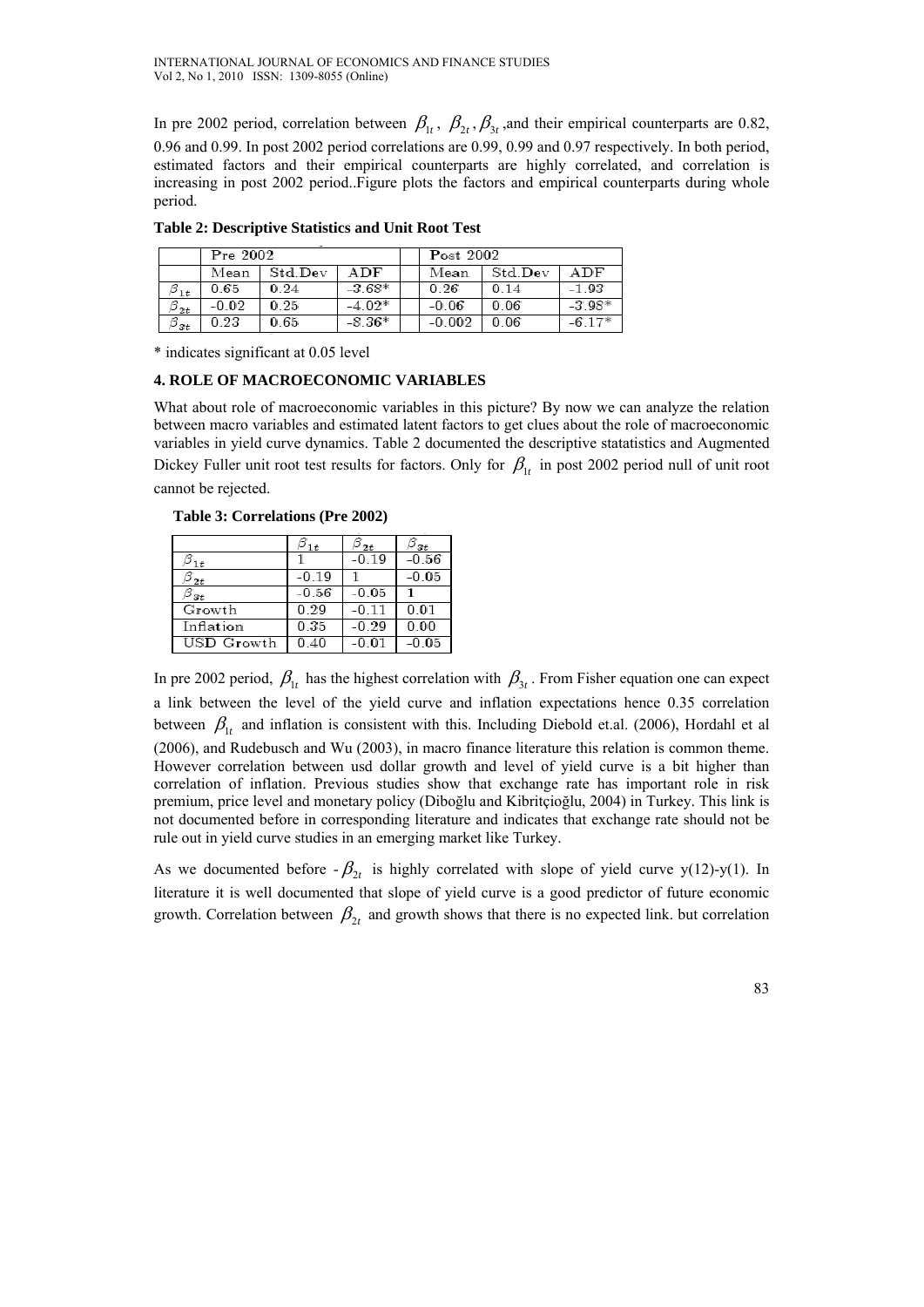with inflation is about 0.30. Including Mishkin (1990), Estrella and Mishkin (1998), Estrella (2004) among others showed that slope of yield curve predicts future inflation. So correlation between slope factor and inflation is consistent with these studies.

|              |         |         | $\scriptstyle{{\cal B}_{\scriptstyle{\text{3t}}}}$ |
|--------------|---------|---------|----------------------------------------------------|
|              |         | $-0.87$ | 0.26                                               |
|              | $-0.87$ |         | $-0.25$                                            |
| $\beta_{3t}$ | 0.26    | $-0.25$ |                                                    |
| Growth       | $-0.75$ | 0.66    | $-0.44$                                            |
| Inflation    | 0.92    | $-0.80$ | 0.33                                               |
| USD Growth   | 0.52    | -0.35   | 0 24                                               |

#### **Table 4: Correlations(Post 2002)**

The same correlation table for post 2002 period draws a different picture. Fist of all, the correlation between level and slope factor is very high which indicate that both of them effected by common factor/factors. Correlation of inflation with level factor is 0.90 and slope factor is -0.80. . On the other hand growth has high correlation with both level and slope factor. Also USD growth's correlation is not low with these factors. From this picture we can say that both level and slope factor mainly driven by inflation and growth. While in pre2002 period, curvature factor is not correlated any macro variables, in post 2002 period correlation with macro variables is considerable high. This findings indicates that in post 2002 period yield curve is mainly driven by the macro variables.

# **5. CONCLUSION**

This study includes very initial analyses for the relationship between term structure of interest rate and macro variables in Turkey. Initial findings indicate that corresponding relation has structural break around 2002 which coincides with new monetary policy namely inflation targeting date. In pre2002 period role of macroeconomic variables in yield curve is limited however in post 2002 period macro variables play very crucial role in term structure of interest rate. We found that inflation and exchange rate are two major macro variables that determine the shape of yield curve.

# **REFERENCES**

Ang, Andrew, Piazzesi, Monika. and Wei, M. 2006. What does the yield curve tell us about GDP growth?, Journal of Econometrics, 131, 359-403.

Ang, Andrew., Piazzesi, Monika., 2003. A no-arbitrage vector autoregression of term structure dynamics with macroeconomic and latent variables. Journal of Monetary Economics, 50, 745-- 787..

Bai, J. and Perron, P. (2003). Computation and Analysis of Multiple Structural Change Models, *Journal of Applied Econometrics*, Vol.18, pp. 1-22.

Chauvet, M. and Potter, S. 2005. "Redicting a recession: evidence from the yield curve in the presence of structural breaks, Economics Letters, 77, 245-253.

Dai, Q.; Singleton, K.; 2000. "Specification analysis of affine term structure models", The journal of finance, 55(5), 1943-1978.